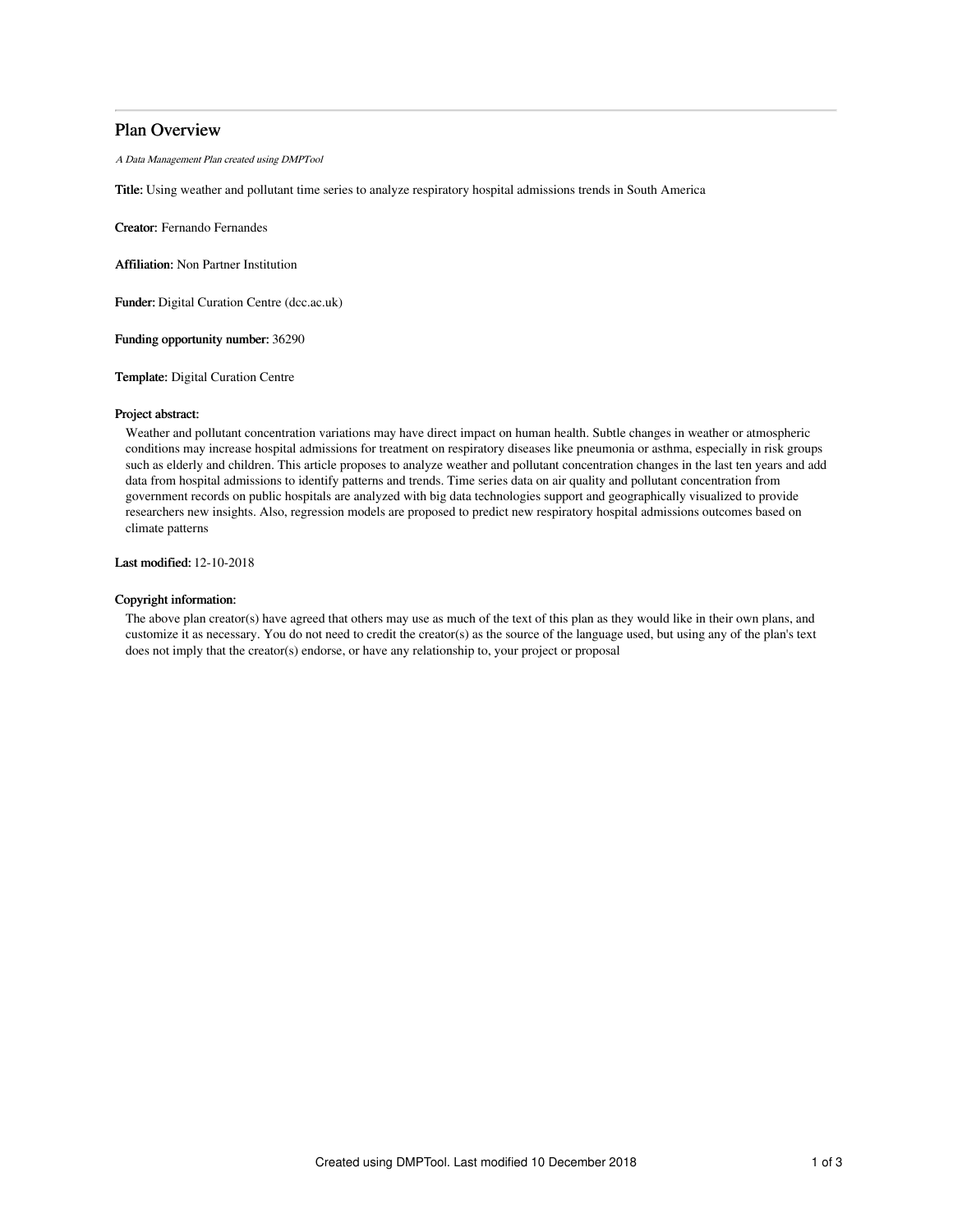# Using weather and pollutant time series to analyze respiratory hospital admissions trends in South America

# Data Collection

### What data will you collect or create?

Consolidation of 2 datasets

- CETESB Brazilian Government Institution which provides data on air quality from a major city in Brazil, Guarulhos/Sao Paulo State. Data Format: CSV - Needs consolidation of multiple pollutant into single table
- 
- SIH-SUS Public system specialized on hospital admissions that provides data such as diseases (ICD codes), and demographic data such as date of admission, date of death, age from pacients and hospital information.
	- Data Format: DBC Needs convertion to csv and consolidation with CETESB data

Software used

- Apache Hadoop for data consolidation and summarization
- MS Excel For computing moving averages on consolidated file

#### How will the data be collected or created?

- Each file imported from government institution websites will be holded in separated folders identifying institution. Besides, each file will identify institution and searched period.
- For versioning purposes, files will be appended with version number. A cloud repository such as GitHub may be used to control versioning.
- CETESB Institutional web site https://qualar.cetesb.sp.gov.br
	- Files will be renamed to concatenate institution, observational period, stationName and pollutant type and collection date timeStamp Example:
		- CETESB\_GuarulhosPaco\_O3\_JanDez2017\_v1
		- CETESB\_GuarulhosPaco\_MP10\_JanDez2017\_v2
- SIH-SUS Institutional web site http://www2.datasus.gov.br/DATASUS/index.php?area=0901&item=1&acao=25
	- SIH-SUS files are montly based, so files are provided without full information.
		- Files will be renamed to concatenate institution, month and year. Exemples:
			- SIHSUS\_0117\_v1
			- SIHSUS\_0217\_v2
- Ouality Assurance Measures
	- Revision of data to deal with missing and noise
		- Maintain separated files for individual pollutant measures and cross-checking with consolidated file

### Documentation and Metadata

#### What documentation and metadata will accompany the data?

To understand the data, information on pollutant type, pollutant concentration, pollutant unity and date and hour of measurement is needed. This data is already presented in the columns on csv.

The Ecological Metadata Language may be used and metadata can be generated with a metadata tool such as Morpho.

# Ethics and Legal Compliance

#### How will you manage any ethical issues?

Access to data: data is already public and anonymized, so no legal rights are needed. There are no individual identification on medical records other than date of birth, death, ICD code and hospital.

# How will you manage copyright and Intellectual Property Rights (IP/IPR) issues?

- IP/IPR As a principal investigator, i own the data. The data is free to use but citation on the original data is required.
- Data will be postponed to article publication acceptance.

# Storage and Backup

How will the data be stored and backed up during the research? Data will be stored in 2 sites.

Local computer